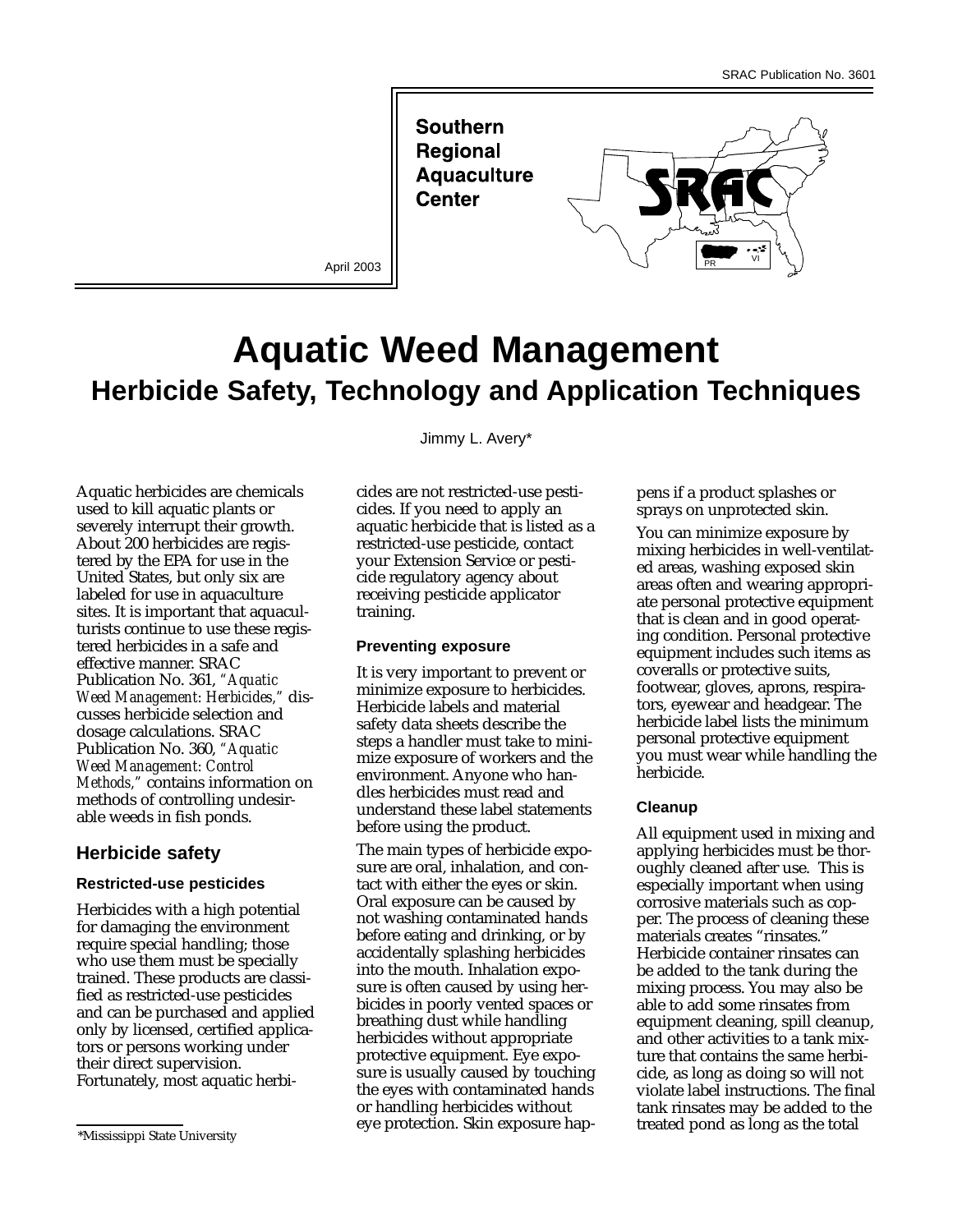amount of herbicide applied to the site does not exceed the rate and frequency allowed on the label. Rinsates that contain dirt, cleaning agents, or other foreign substances are not usable and must be disposed of as wastes.

Empty containers, excess herbicide and wastes must be disposed of in accordance with label restrictions. For information on disposal options in your area contact your state pesticide authority.

When you have finished working with herbicides or application equipment, take time for personal cleanup. Carefully remove your personal protective equipment and any other contaminated clothing. If you cannot take a shower immediately, wash your face, hands, forearms, and any other area that may have come in contact with the herbicide. As soon as possible, wash your whole body and hair thoroughly with a mild detergent and warm water. Wash clothing and personal protective equipment separately from other clothing and household items.

## **Storage**

Often, the smallest amount of herbicide you can purchase is more than you need (e.g., quart bottle, 2.5-gallon container, 40-pound bag, etc.). Fortunately, most aquatic herbicides have a long shelf life and can be used later if stored according to label directions.

Store herbicides in their original containers with the labels attached. Wherever possible, herbicides should be stored in a cool, well-ventilated building. The site should be secure, protected from the weather, and well-lighted. Volatile herbicides, such as some types of 2,4-D, should be stored separately from other chemicals. Keep an up-to-date inventory of herbicides in storage to help in filing damage claims, dealing with fire or flood emergencies, and estimating future herbicide needs.

# **Herbicide technology**

## **Classification**

Aquatic herbicides are usually grouped according to similarity in absorption characteristics. Absorption characteristics, selectivity, and examples of brand names are presented in Table 1.

*Contact herbicides.* Contact herbicides are lethal to all plant cells with which they come in contact. They act quickly and are relatively nonselective. This group of herbicides does not move extensively within the plant and may not kill internal plant tissues or roots. Perennial woody plants can be defoliated by contact herbicides but they quickly resprout and often must be treated again. Contact herbicides are more effective on annual herbaceous plants. Endothal, diquat and copper products are contact aquatic herbicides.

*Systemic herbicides.* Systemic herbicides are absorbed into the plant and then move to other tissues. They act more slowly than contact herbicides but are usually more effective for controlling perennial

and woody plants. Systemic herbicides are generally more selective than contact herbicides. Glyphosate, 2,4-D, and fluridone are systemic aquatic herbicides.

#### **Formulations**

Aquatic herbicide formulations are composed of active and inert (inactive) ingredients. The active ingredients are the chemicals that control the weed. The inert ingredients are used to dilute the herbicide, make it more effective, or easier to mix and apply. A carrier is an inert ingredient that increases the volume of the formulation, making it easier to mix or apply. The carrier can be water or an oil blend for liquid herbicides, or clay particles for granular or pelletized formulations. Adjuvants are inert ingredients added to the spray solution to facilitate or modify the action of the aquatic herbicide.

A single active ingredient may be available in either liquid or granular formulations. Choose a formulation that works with the type of application equipment you have. Also consider whether spot treatments or whole pond applications will be made, how easy the formulation is to use, and its cost. Most aquatic herbicide formulations fall within one of the following classifications.

*Liquids (L).* Liquid herbicides are dissolved in water or a water-soluble solvent such as alcohol. These herbicides are easy to mix and do not require agitation during application (which makes them useful where tank agitation is unavailable). The disadvantage

**Table 1. Absorption characteristics, selectivity, and brand name examples of aquatic herbicides approved for use in aquaculture sites.**

| <b>Chemical</b> | <b>Absorption</b><br>characteristics | <b>Selectivity</b> | Brand name examples*                                                                            |  |
|-----------------|--------------------------------------|--------------------|-------------------------------------------------------------------------------------------------|--|
| copper          | Contact                              | Broad spectrum     | Triangle <sup>®</sup> , Earth Tec <sup>®</sup> , Cutrine Plus <sup>®</sup> , K-Tea <sup>®</sup> |  |
| diquat          | Contact                              | Broad spectrum     | Reward <sup>®</sup>                                                                             |  |
| endothal        | Contact                              | Broad spectrum     | Aquathol <sup>®</sup> , Hydrothol 191 <sup>®</sup>                                              |  |
| glyphosate      | Systemic                             | Broad spectrum     | Rodeo <sup>®</sup> , Eagre <sup>®</sup> , AquaPro <sup>®</sup>                                  |  |
| fluridone       | Systemic                             | Selective          | Sonar <sup>®</sup> , Avast!™                                                                    |  |
| $ 2,4-D$        | Systemic                             | Selective          | Aqua-Kleen <sup>®</sup>                                                                         |  |

\*Mention of a trademark or proprietary product does not constitute a guarantee or warranty by the Mississippi State University Extension Service or the Southern Regional Aquaculture Center, and does not imply its approval to the exclusion of other products that also may be suitable.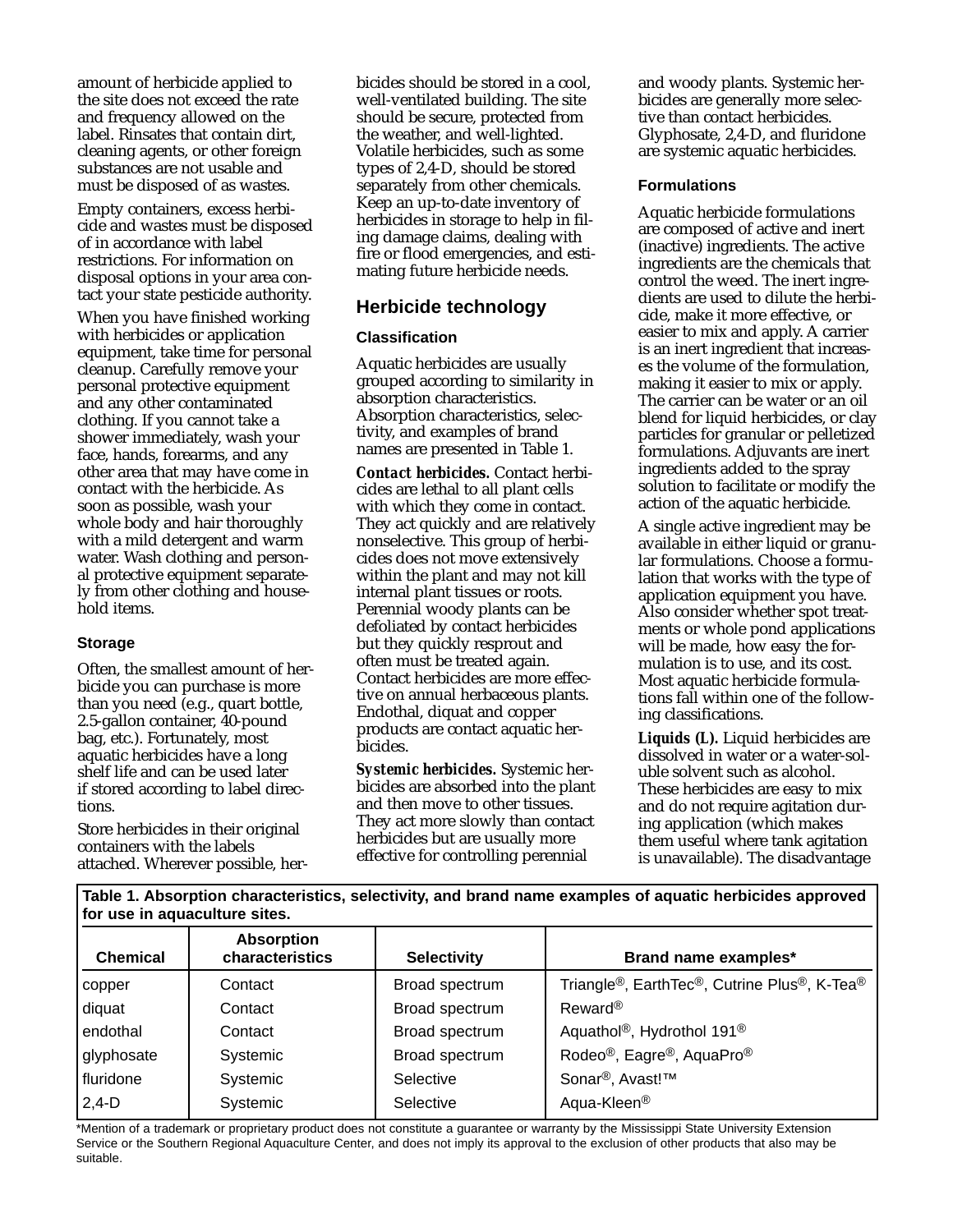of liquid formulations is that their high concentration makes it easy to overdose or underdose through mixing or calibration errors.

*Aqueous solution or suspension (AS).* Aqueous solutions are low solubility herbicides applied to a carrier of fine clay particles that are suspended in water. The formulation must be thoroughly mixed before use because settling may have occurred during storage. AS formulations may also require agitation during application.

*Granules (G).* The active ingredient in granular formulations either coats the outside of or is absorbed into the carrier (usually clay particles). The amount of active ingredient is usually relatively low (1 to 15 percent). Granular formulations are easy to apply, can be used for partial or spot treatments, and will not drift in the wind. However, they may cost more and are not as effective as foliar treatments.

*Slow-release pellets (SRP).* Slowrelease pellets are similar to granular formulations, but the active ingredient is released from the carrier over an extended period of time.

# **Adjuvants**

Adjuvants are composed of complex synthetic materials designed for a specific purpose. Adjuvant chemistry and terminology is complicated because most adjuvants are mixtures of many materials. Although most aquatic herbicides have some type of adjuvant incorporated into the formulation, the herbicide label may suggest that additional adjuvant be added. Adjuvants used in aquatic herbicides are generally of three types—activator adjuvants, spray-modifier adjuvants, and utility-modifier adjuvants.

## **Activator adjuvants**

Activator adjuvants increase the activity of the herbicide by altering the characteristics of the spray solution, the rate of herbicide uptake by the plant, or the evaporation rate.

#### *Surfactants and wetting agents.*

Surfactants improve the distribution of the spray solution on plant foliage by reducing the surface tension of the liquids involved. Some surfactants also enhance the penetration of the spray solution into the plant by dissolving certain leaf tissue components. Wetting agents help spread the spray solution over the plant surface more evenly.

*Emulsifiers.* Some aquatic herbicides are formulated as emulsions and have a milky appearance when added to water. Emulsifier adjuvants improve the ability of these herbicide formulations to mix with water. The oil-water emulsion increases the retention time of sprayed material and the rate at which it is taken up through leaf surfaces.

#### **Spray-modifier adjuvants**

This group of adjuvants influences the delivery and placement of the spray solution.

*Stickers and spreaders.* Stickers and spreaders contain resins, vegetable or mineral oils, waxes or blends of surfactants. These materials have limited use as additives for aquatic herbicides because they are more expensive than surfactants.

*Polymers.* Aquatic plant control polymers are long-chain carbon molecules used for drift control or as sinking agents. The usage rate is usually 0.1 to 1.0 percent of the total spray volume.

*Inverting oils.* Inverting oils form droplets of water surrounded by oil. This blend is called an invert emulsion; it resembles mayonnaise. Invert emulsions are used to reduce drift, increase contact time, and cause aquatic herbicides to sink in the water column. Invert emulsions are mixed at a ratio of one part oil to 10 to 30 parts water.

#### **Utility-modifier adjuvants**

Utility modifiers improve the conditions in which the formulated mixture is useful. Buffering agents and antifoam agents are two adjuvants used in aquatic herbicide application.

*Buffering agents.* Buffering agents may increase the solubility and dispersion of herbicides in low- or high-pH water used in the spray mixture. Buffering agents should be added to the spray mixture before adding the herbicide.

*Antifoam agents.* These adjuvants reduce foaming in spray mixtures that require vigorous agitation. They are particularly useful in soft water. Antifoam agents are usually silicone-based and used at 0.1 percent or less of the total spray volume.

# **Methods of application**

#### **Liquid formulations**

Most aquatic herbicides are formulated as liquids. Liquid herbicides can be applied from a spray tank or directly metered into the suction side of a pump for subsurface injection.

*Spray tank systems.* Spray tanks are best for treating relatively small areas of weeds or when several herbicides are being applied at the same time. The most common tank systems are hand-held or backpack sprayers. They are usually pressurized manually with a hand pump. The volume of these tanks is only 2 to 8 gallons. They are used primarily for spot treatment of floating or emergent vegetation around pond margins.

There are also tank systems that mount on all-terrain vehicles (ATVs). Agitators and pumps are operated by the vehicle's electrical system. The advantage of these systems is their larger capacity (25 to 30 gallons) and the fact that the operator can ride rather than walk, making it possible to cover more area in a shorter time.

Tanks used in boats are typically constructed from fiberglass and have a capacity of 50 to 100 gallons. To ensure a uniform spray mixture and the proper mixing of adjuvants, tanks of this size should have agitation systems that use either hydraulic or paddlewheel agitators. The pump in a hydraulic agitation system must deliver sufficient capacity to the handgun and the agitator simultaneously. Paddlewheel agitators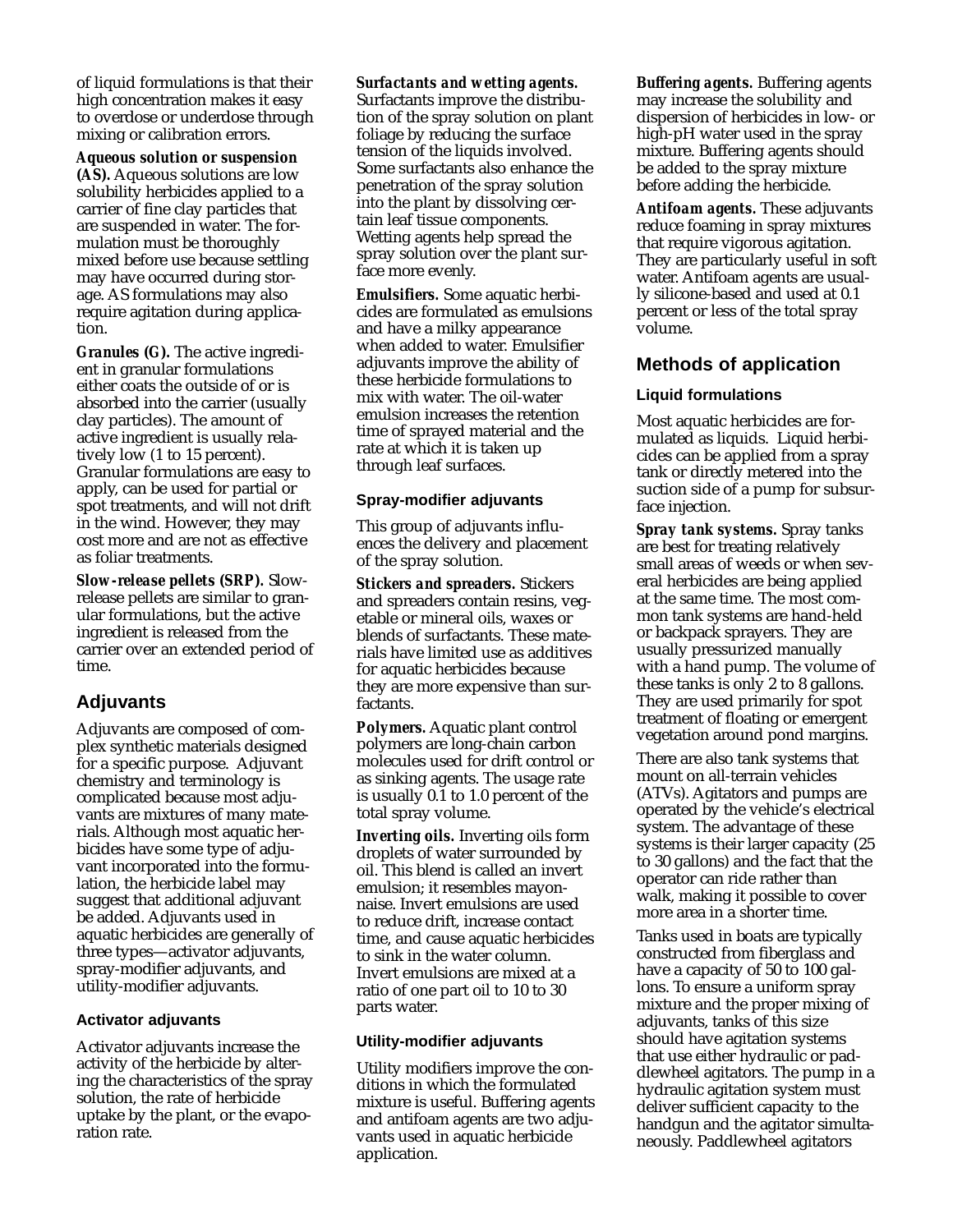are preferred because they can mix a variety of formulations and have a simple design.

Hoses used to apply herbicides must be chemically resistant and strong enough to withstand the maximum pressure in the system. Hoses should be constructed of ethylene vinyl acetate (EVA) or ethylene propylene dione monomer (EPDM). Damaged hoses can leak or burst and pose a serious threat to applicators. Check hoses frequently and replace them if there is any sign of damage.

The kinds of pumps used for applying liquid herbicide formulations are roller, piston, centrifugal, diaphragm and gear (Table 2). Each type has certain capabilities and limitations that determine when it should be used.

Roller pumps are relatively inexpensive and are widely used in agriculture. While these pumps are adequate for narrow-band pond-margin or small spot treatments, roller pumps do not produce enough sustained pressure for handgun spraying of large areas. Despite a pressure capability rating of 300 psi, the pump would not be able to maintain these pressures because of roller wear that allows fluid to leak back past the rollers.

Piston pumps are often used in aquatic weed control because they can deliver high pressure for handguns. These pumps are dependable, rugged and adaptable to most applications. Unfortunately, they are expensive and prone to pulsation. The pulsing of the flow can be eliminated

by using a surge dampener and a surge tank. This type of system should also be equipped with a glycerine-filled pressure gauge because the glycerine dampens the movement of the gauge needle. Piston pumps are positive displacement pumps. The plumbing system shown in Figure 1 is appropriate for all the positive displacement pumps, including the diaphragm and gear pumps. This system uses a relief valve that will bypass fluid back to the tank when system pressure rises too high. Without the relief valve, the pressure would continue to rise until a hose bursts.

Centrifugal pumps are designed to deliver a high flow rate when working against a low pressure. This makes them useful for transferring liquids from one tank to another or for pumping from the body of water into the spray tank when refilling. Many companies sell a small, two-stroke engine coupled to a small centrifugal pump for refilling. These pumps are easy to maintain and have a long service life.

Diaphragm pumps are being used more often than piston pumps because of their relatively low cost, low maintenance, and small-



*Figure 1. Plumbing system for positive displacement pumps.*

| <b>Pump</b> | Capacity<br>(gpm) | <b>Speed</b><br>(rpm) | <b>Maximum</b><br>pressure<br>(psi) | Type of<br>material<br>applied | Pump<br>type*   | Priming |
|-------------|-------------------|-----------------------|-------------------------------------|--------------------------------|-----------------|---------|
| Roller      | $0 - 35$          | 600-2600              | 300                                 | Nonabrasive                    | <b>Positive</b> | Self    |
| Piston      | $0 - 60$          | 500-1800              | 1000                                | Abrasive                       | <b>Positive</b> | Self    |
| Centrifugal | $0 - 150$         | 600-6000              | 70                                  | Abrasive                       | Non-positive    | Prime   |
| Diaphragm   | $1 - 60$          | 200-1200              | 850                                 | Abrasive                       | Positive        | Self    |
| Gear        | $5 - 20$          | 500-1800              | $100+$                              | Nonabrasive                    | Positive        | Self    |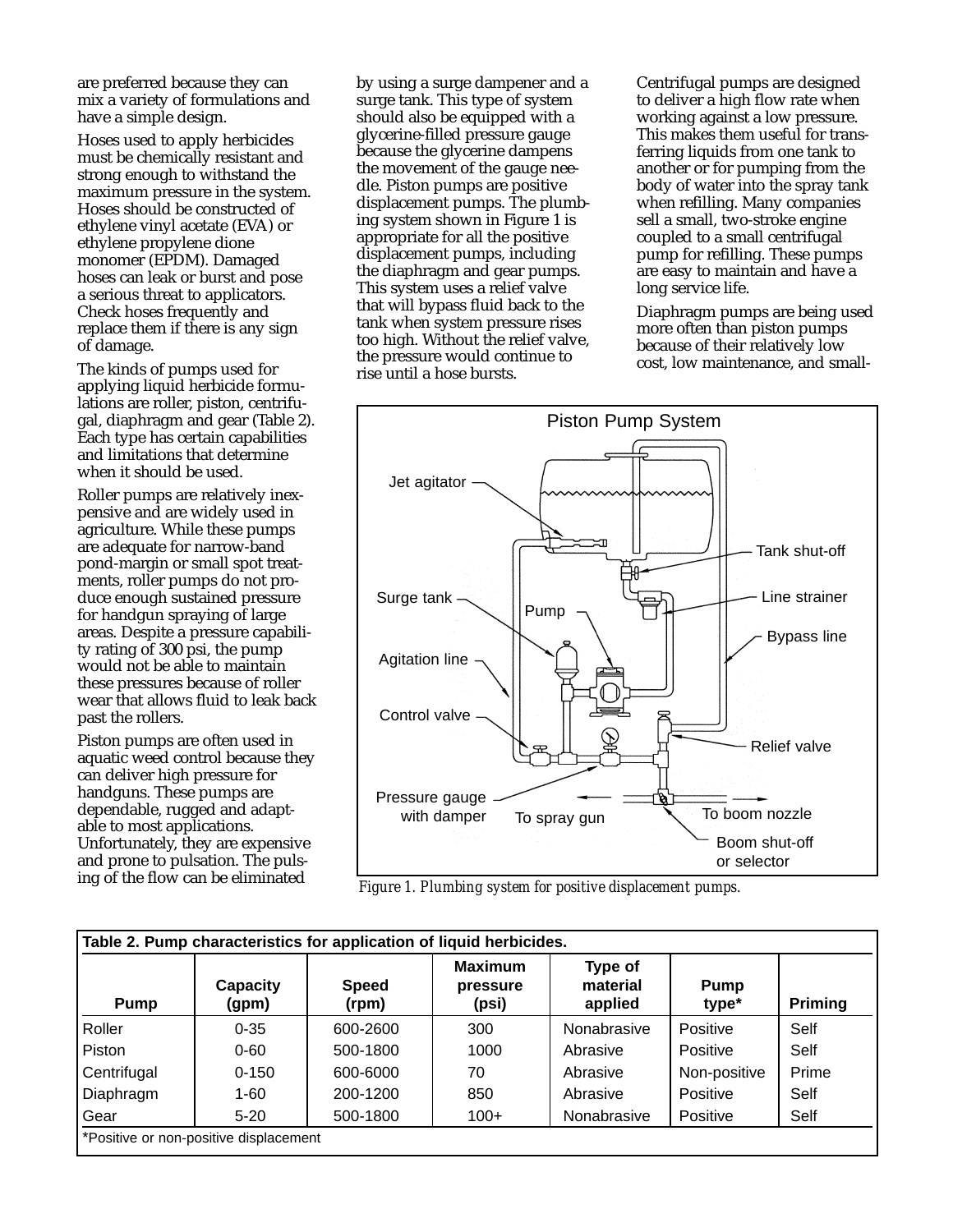er size as compared to pumps with similar flow and pressure ratings. The pump output depends on pump speed and remains constant regardless of the pressure it is working against. Many units have a range of sizes and drive units.

Gear pumps are used less often than diaphragm or piston pumps because of maintenance concerns. The corrosive chemicals in herbicides come in direct contact with the metal pumping gears, which requires more cleaning and shortens the life of the pump. Most gear pumps have unloading valves that activate when the nozzle is closed.

Spray pattern, droplet size and flow rate are determined by the spray nozzle. A smaller variety of nozzles is available for aquatic spraying than for terrestrial application. Nozzle selection is primarily determined by whether the method of application is surface or submersed. There are four primary configurations for aquaculture sites:

- 1. Handgun spraying of surface or emergent species: Handguns are equipped with nozzles that have a high flow rate (3 to 6 gallons per minute), a narrow stream, and large droplet size. This combination of spray characteristics helps to ensure thorough wetting of the weed surface while minimizing drift.
- 2. Subsurface injection just below the water surface for submersed weed control: Hoses are long enough to place the nozzles at or just below the water surface (Fig. 2). Hoses are evenly spaced at 2-foot intervals along a bow- or stern-mounted boom. The nozzle body contains a disk that meters the flow into the water.
- 3. Bottom placement for deepwater injection: Nozzles are located at the ends of long hoses that trail from a boom on the bow of the application boat (Fig. 3). Hoses are weighted to keep the herbicide placement within the weed mat or near the bottom. One method used to weight hoses is to construct



*Figure 2. Plumbing system for subsurface injection of aquatic herbicides.*



*Figure 3. Plumbing system for deep-water injection of aquatic herbicides.*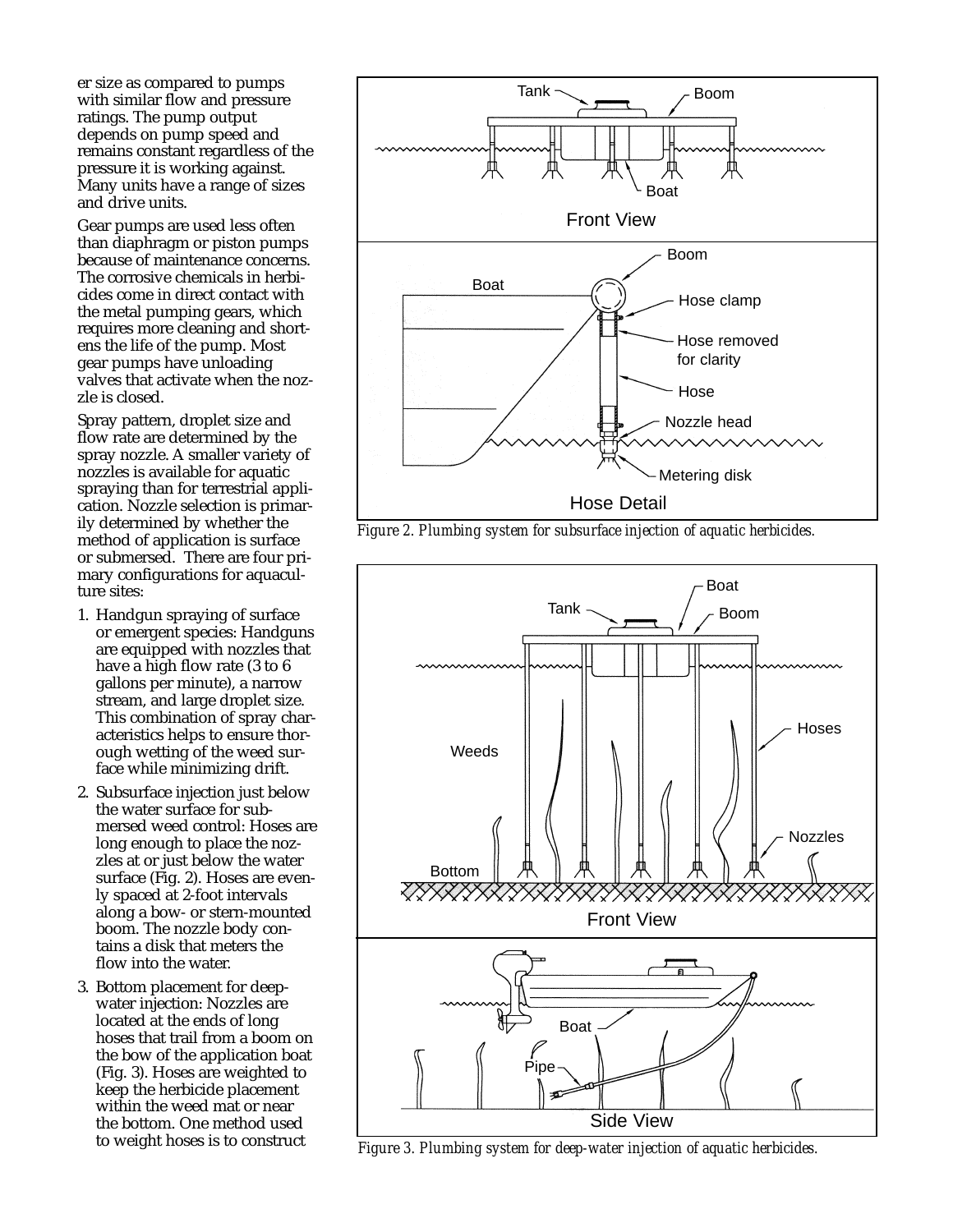a nozzle by drilling an outlet hole into the end of a short length of capped galvanized pipe. Pipe length (9 to 30 inches) is based on the amount of weight needed to maintain the nozzle at the desired depth. Hoses should be free of any clamps or other protrusions that may foul on plants.

*Direct metering into pump.* When there are large areas to be treated, it is more efficient to meter the herbicide into the suction side of the pump and eliminate the mixing tanks and the time spent filling the tanks. Water is drawn into the pump through "water boxes" built into the bottom of the spray boat. Herbicide is drawn from containers through suction hoses that are tapped into the pump suction line. These suction hoses are typically plastic and contain a valve for opening and closing the lines and an in-line orifice to meter the correct amount of herbicide into the system. With multiple suction hoses the operator can change from empty to full containers without interrupting the application. When a herbicide container becomes empty, the operator simply opens the valve in the hose in a new container and closes the valve of the empty one.

## **Granular formulations**

Granular applications can treat a wide swath (30 to 40 feet) without having equipment extending beyond the sides of the boat. Unfortunately, this requires that a large amount of material (20 to 400 pounds per acre) must be handled.

Granular herbicides are usually applied with a bow-mounted centrifugal or blower-type spreader (Fig. 4). Centrifugal spreaders use a 12-volt DC motor to drive a rotor that distributes the granules. Blower-type spreaders use air pressure generated by a low-pressure, high-speed, 2-cycle blower. Blower-type spreaders create much less dust than centrifugal spreaders.



*Figure 4. Centrifugal spreader for applying granular aquatic herbicides.*

# **Dosage rate concerns**

Applying either too much or too little herbicide can cause problems. Using more herbicide than the label recommends is expensive, potentially toxic to fish, and illegal. Applying too little herbicide may not fully control the weed; repeat treatments, if not prohibited by label restrictions, can be costly.

Calculating the area of aquaculture ponds is fairly simple compared to recreational ponds, because most aquaculture ponds have straight levees, are mostly rectangular in shape, and have a uniform depth. They can be accurately measured with measuring wheels, with tape measures, or from construction diagrams. Pond areas should remain constant unless they are reconstructed or unless extremely low water levels reduce the amount of surface area (as in watershed ponds). For information on calculating the areas and volumes of ponds see SRAC Publication 103, *"Calculating Area and Volume of Ponds and Tanks."*

A common mistake in calculating treatment rates is incorrectly estimating water depth. Pond depth can fluctuate with a change in rainfall or runoff, or when erosion increases the depth of pond bottom sediments created by erosion. The result of miscalculating pond volume can be dramatic, as illustrated by the following example:

Based on original construction diagrams, a commercial catfish pond is estimated to have a surface area of 12 acres and an average water depth of 4.5 feet. The pond is to be treated with a 0.25 parts per million (ppm) treatment of Hydrothol 191® to control branched algae. How many pounds of Hydrothol 191® should be used?

From SRAC Publication 361, *"Aquatic Weed Management: Herbicides,"* the amount of herbicide needed for an acre-foot (volume) treatment is determined with the following formula:

- $F = A x D x R$ , where
- $F =$  Amount of formulated herbicide product
- $A = Area of the water surface$ in acres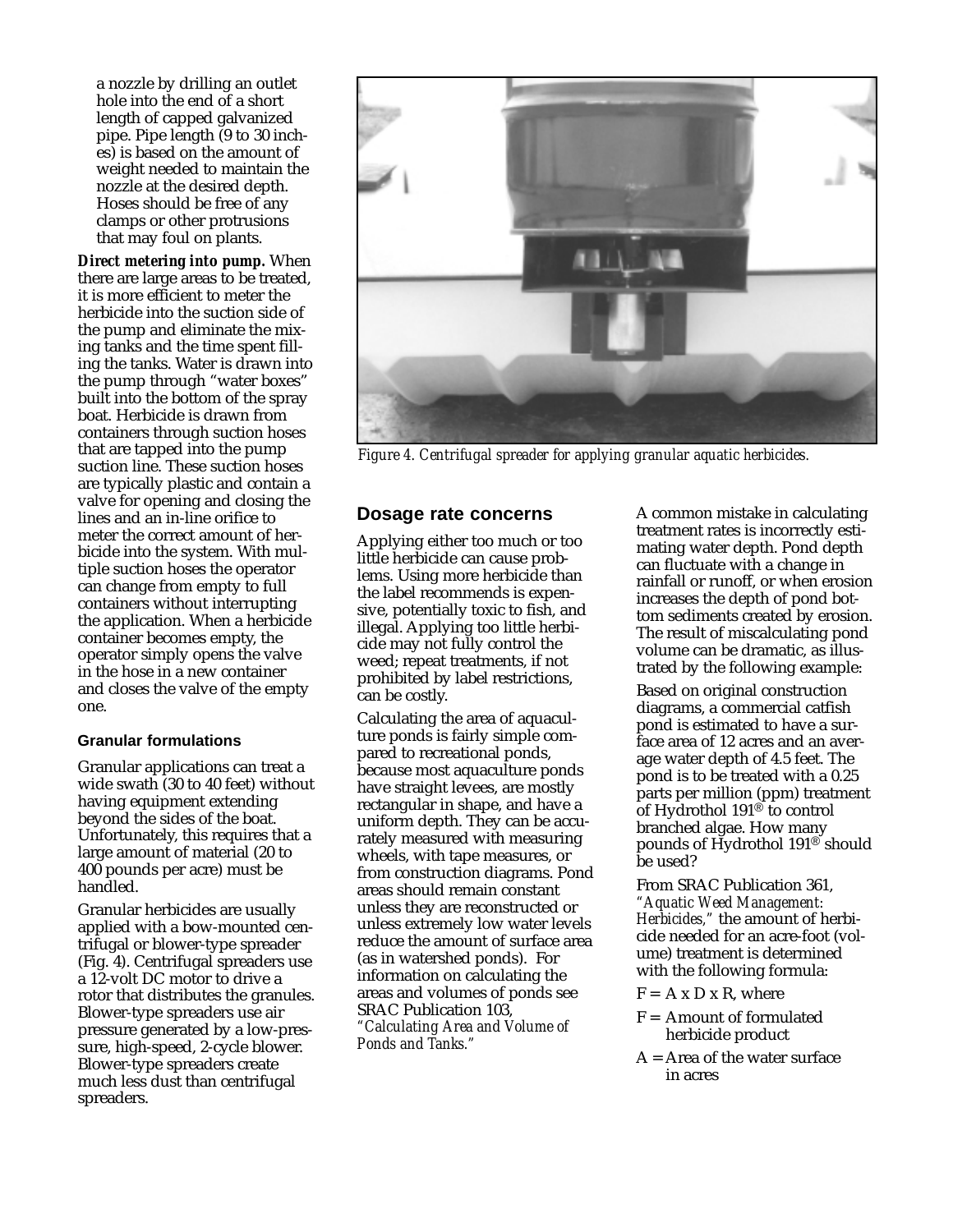- $D =$  Average depth of water in feet
- R = Recommended rate of product per acre-foot

## Therefore:

 $F = 12$  acres x 4.5 feet x 13.75 pounds  $\angle$  acre-feet = 742.5 pounds of Hydrothol 191®

If the average water depth had actually been 3.5 feet because the pond was 6 inches below capacity and 6 inches of sediment had accumulated on the bottom, the

actual volume of the pond would be 42 acre-feet, not 54 acre-feet. This would have resulted in an over-treatment of 22 percent and an increase in the dosage rate to 0.32 ppm. Applications above 0.3 ppm Hydrothol 191® may be toxic to some fish species. If the water depth (4.5 feet) had been correct but the surface area just 11 acres, the application would have resulted in an over-treatment of 8 percent and an increase in the dosage rate to 0.27 ppm.

#### **References:**

This information was developed from articles by K. A. Langeland, D. D. Thayer and R. P. Cromwell in "Training Manual for Aquatic Herbicide Applicators in the Southeastern United States," K. A. Langeland, editor. Additional information was taken from "Applying Pesticides Correctly - A Guide for Private and Commercial Applicators," produced by The Ohio State University and Information Impact, in cooperation with the Extension Service, U.S. Department of Agriculture, and the Office of Pesticide Programs, U.S. Environmental Protection Agency.